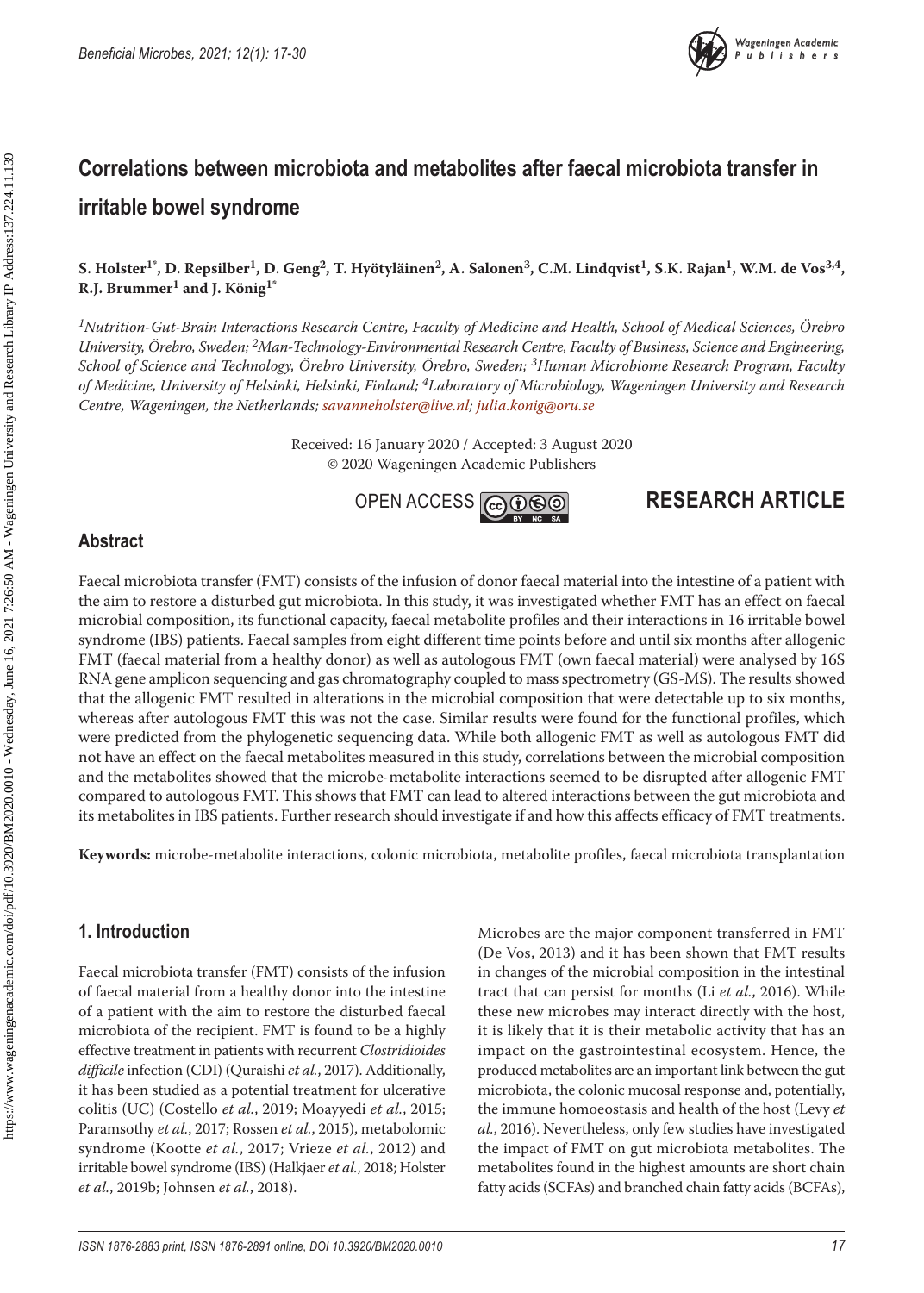mainly derived from undigested dietary carbohydrates and proteins, respectively (Scott *et al.*, 2013). SCFAs (acetate, propionate and butyrate) are essential for the homeostasis of the host (Van der Beek *et al.*, 2017). For instance, butyrate is the main energy source for colonocytes and has shown to have anti-inflammatory (Correa-Oliveira *et al.*, 2016) and anti-carcinogenic effects (Wu *et al.*, 2018), as well as having the ability to decrease visceral sensitivity in healthy subjects (Vanhoutvin *et al.*, 2009). In addition, the gut microbiota can affect the metabolism of dietary amino acids and is able to synthesise amino acids *de novo* (Lin *et al.*, 2017). Faecal amino acids have been shown to be more abundant in colorectal cancer (Yang *et al.*, 2019), and amino acid profiles in serum and plasma could be used to distinguish between IBD and healthy subjects (Schicho *et al.*, 2012). The most abundant amino acids within the gut microbiota are branched chained amino acids (BCAA) (Dai *et al.*, 2011), and these have shown to be harmful when present in high amounts in the systemic circulation (Neis *et al.*, 2015). Serum levels of these amino acids were found to be associated with the aberrant microbiota of subjects with insulin resistance, possibly providing a link between the gut microbiota and insulin sensitivity (Pedersen *et al.*, 2016). Hence, profiling these gut microbiota-derived metabolites might give us an important insight into the function of the gut microbiota and their integration with the host environment.

We have previously reported the effects of allogenic FMT (faecal material from a healthy donor) as well as autologous FMT (own faecal material) on the symptoms and faecal microbiota of IBS patients based on phylogenetic microarray analysis two and eight weeks after FMT compared to baseline (– two weeks sample) (Holster *et al.*, 2019b). Here, we extend the faecal microbial composition data with samples from one day, three days, seven days, four weeks, eight weeks and six months using 16S rRNA gene amplicon sequencing. In parallel, faecal metabolites were assessed with gas chromatography coupled to mass spectrometry (GS-MS) in samples from the same time points. The aim of this study was to investigate the effect of FMT on both faecal microbiota composition and functional profiles as well as the associated microbiota-produced metabolites (e.g. SCFAs, BCFA and amino acids), and patterns of their interactions.

## **2. Methods**

## **Study design**

As described in our recent publication, we treated 17 IBS patients with either FMT from a healthy donor (allogenic FMT, n=8) or FMT with their own stool (autologous FMT, n=9) (Holster *et al.*, 2019a). The faecal transplant (30 g of stool in 150 ml sterile saline and 10% glycerol) was administered into the caecum by whole colonoscopy after bowel cleansing. One of the patients in the autologous FMT group decided not to continue with the study after receiving the FMT. Hence, faecal samples from 16 patients were collected two weeks and one day before FMT (baseline) and three days, seven days, two weeks, four weeks, eight weeks and six months after FMT. The study was conducted according to the principles of the Declaration of Helsinki and its revisions, and ethical approval was obtained from the Central Ethical Review Board of Uppsala, Sweden (registration number 2013/180). The trial has been registered at [ClinicalTrials.gov](http://ClinicalTrials.gov) (NCT02092402) on March 20, 2014.

#### **Faecal microbial DNA extraction and microbiota analysis**

Microbial DNA from faecal samples was isolated using repeated bead beating (Salonen *et al.*, 2010) and the QIAamp DNA stool extraction kit (Qiagen, Hilden, Germany) according to the manufacturer's instructions. DNA concentration was assessed using a Qubit spectrometer (Thermo Fisher Scientific, Boston, MA). The samples were subjected to 16S rRNA gene V3-V4 PCR amplification and the amplicons were indexed and characterised by next generation sequencing (NGS) using an Illumina HiSeq platform (Illumina, San Diego, CA, USA) as previously described (Virtanen *et al.*, 2019) in order to assess changes in faecal microbiota composition. To assess the microbiotic profiles sequencing reads were processed with Mothur v. 1.35.1 using Greengenes version 13.5, containing OTUs clustered at 99% sequence identity, as the reference database (Schloss *et al.*, 2009). Taxonomic classification on species level were used in further analyses.

#### **Faecal metabolite extraction and quantification**

One aliquot of 100 mg faecal material was used for dry weight determination and one for SCFAs and amino acid extraction. 1 ml of 5 mM aqueous NaOH containing internal standard (5  $\mu$ g/ml caproic acid-d3 + 5  $\mu$ g/ml valine-d) was added to the 100 mg aliquot for SCFAs and amino acid extraction. The sample was homogenised with a micropestle and mixed for 10 min on a shaker (300 rpm). After shaking, the sample was centrifuged for 20 min at 13,200×*g* at 4 °C. 300 µl of MQ water, 500 µl propanol/pyridine mixture solvent ( $v/v = 3:2$ ), 100 µl of propyl-chloroformate were added to 500 µl of faecal water obtained after centrifugation. The sample was vortexed and ultrasonicated for 1 min. After adding 300 µl of hexane, the sample was vortexed and centrifuged for 5 min at 2,000×*g*. 300 µl from the hexane layer was collected in a GC vial and the sample was reextracted with 200 µl hexane, and retention index standards were added before analysis. The chemicals used for metabolites analysis were purchased from Sigma-Aldrich (St. Louis, MO, USA). The following metabolites in the faecal samples were measured by GC: acetic acid, propionic acid, isobutyric acid, butyric acid,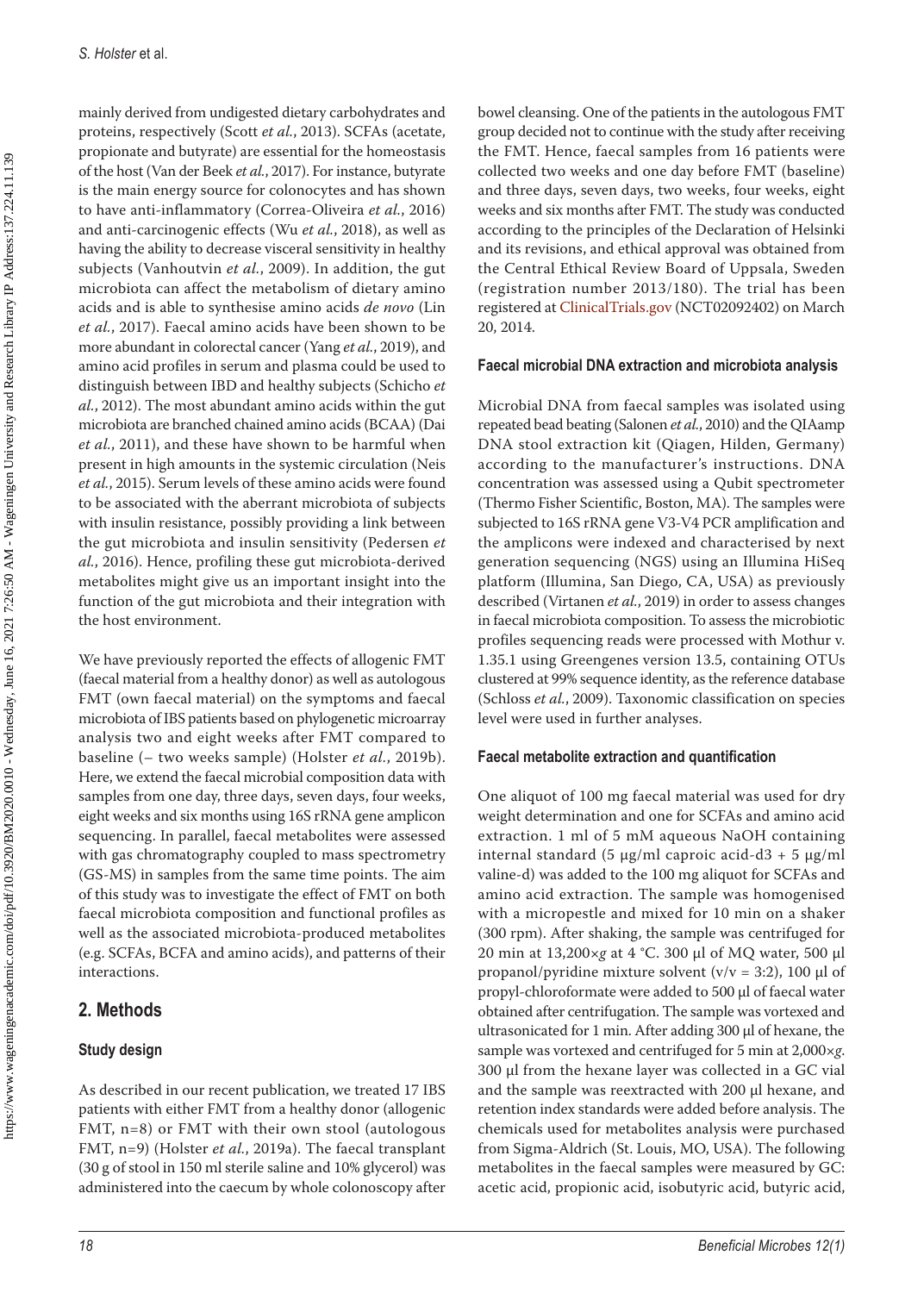*Correlations between microbiota and metabolites after FMT in IBS*

2-methylbutyric acid (2-MBA), isovaleric acid, valeric acid, methione, tyrosine, valine, leucine and isoleucine. Internal standards were used for quantification: valine  $D_8$ and hexanoic acid  $D<sub>4</sub>$ . Undecane and tridecane were used as retention time index standards (RI). The aliquots with 100 mg faecal sample for dry weight determination were freeze-dried overnight at -50 °C.

The measurements of metabolites were performed on a HP 6890 N gas chromatography coupled to HP 5973 single quadrupole mass spectrometry (GC-MS) (Agilent Technologies, Santa Clara, CA, USA). The GC oven temperature was as follows: 45 °C (4 min); 10 °C/min to 70 °C; 3 °C/min to 85 °C; 5 °C/min to 110 °C; 30 °C/min to 290 °C (8 min). Splitless injections of 1  $\mu$ l of the final extract and using a single taper deactivated liner (Agilent Technologies), were carried out at 260 °C onto a DB-5MS (5% diphenyl-95% dimethylpolysiloxane), 30 m × 0.25 mm × 0.25 μm (Agilent Technologies). Helium was used as carrier gas at a constant flow rate of 1.0 ml/min. MS measurements were performed in the selective ion monitoring (SIM) mode. The ions monitored for the analytes are shown in Supplementary Table S1.

#### **Gene expression colonic transporters**

Expression of the colonic butyrate transporters (MCT1 and SMCT1), subunits of the large neutral amino acid transporter (LAT1), the serotonin transporter (SERT) and the folate carrier (RFC1) was measured with qPCR. Colonic biopsies were collected from the uncleansed sigmoid (20- 25 cm from the anal verge, at the crossing with the *arteria iliaca communis*) at baseline, two weeks and eight weeks after FMT. RNA was isolated as previously described (Holster *et al.*, 2019a). cDNA was synthesised according to the protocol of the Superscript™ VILO™ cDNA synthesis kit (ThermoFisher Scientific, Waltham, MA, USA). The following Taqman primer-probe sets (Life Technologies, Carlsbad, CA, USA) were used for the amplification of each colonic transporter by RT PCR: SLC5A8 (SMCT1, Hs00377618\_m1), SLC16A1 (MCT1, Hs01560299\_m1), SLC3A2 (LAT1 heavy chain, Hs00374243\_m1), SLC7A5 (LAT1 light chain, Hs01001189\_m1), SLC3A2 (LAT1 heavy chain, Hs00374243\_m1), SLC6A4 (SERT, Hs00984349\_ m1), SLC19A1 (RFC1, Hs00953344\_m1) and GAPDH (Hs03929097\_g1). The thermal cycling conditions of the Applied Biosystems 7900HT Fast Real-Time PCR system (Life Technologies) were set to 95 °C for 20 s, followed by 40 cycles at 95 °C for 2 s, ended by one cycle of 60 °C for 20 s and then hold at 4 °C. GAPDH was used as reference gene for each sample. The relative gene expression of the colonic transporters was calculated using the comparative 2-ΔΔCt method (Livak and Schmittgen, 2001), and was normalised to GAPDH expression.

#### **Data analysis**

#### *Mixed-effect analysis of the faecal metabolites*

The faecal metabolites were analysed using a mixedeffects linear model analysis as implemented in Graphpad Prism 8.0. This mixed model uses a compound symmetry covariance matrix and Geisser-Greenhouse correction and is fitted using Restricted Maximum Likelihood (REML). The Sidak's multiple comparisons test was used to correct for multiple comparisons.

#### *Principle Coordinate Analysis*

Principle Coordinate Analysis (PCoA) has proven a flexible tool for coordination analysis of microbiota composition data (Hout *et al.*, 2013; Kenkel and Orloci, 1986; Navas-Molina *et al.*, 2013) to detect overall effects of treatments on composition of microbiota. We implemented it by using function 'cmdscale' as part of the R-language. For analysing composition data, as in the microbiota compositional profiles, a specific distance measure, Aitchison distance, has been shown to be especially appropriate (Aitchison and Greenacre, 2002). In our analysis, we implemented R-package 'coda.base' for using it (Comas-Cufi, 2019).

#### *Microbial functional prediction*

The NGS data was used to predict the functional capacity of the microbiota found at the time points before and after FMT. Functions were predicted using PICRUSt version 1.1.1 using Greengenes database version 13.5 and default settings (Langille *et al.*, 2013). The predicted functions are given as profiles of KEGG pathways (Kanehisa and Goto, 2000).

#### *Trajectory analysis of microbiota composition, metabolites and functional prediction profiles*

Sparse Partial Least Squares (sPLS) regression was employed for visualising the changes over time of treated individuals' microbiota composition, metabolites and functional prediction profiles across the two baseline and six follow-up time points. The sPLS model was used to describe how bacterial composition, metabolites and bacterial predicted functions varied over time, separately for subjects treated with allogenic and autologous FMT. The sPLS latent variables, hence, represent those parts of varying bacterial composition, metabolites or predicted functions which vary with time in a similar matter for all subjects in the respective group. Function 'spls' from R-package 'mixOmics' (Cao *et al.*, 2017; Rohart *et al.*, 2017) was used for this analysis, choosing ncomp=2 components and keepX=10 allowed variables in each component. For microbiota composition, metabolites and predicted functions, respective parts of the data (e.g. baseline versus later timepoints) were characterised by their mean values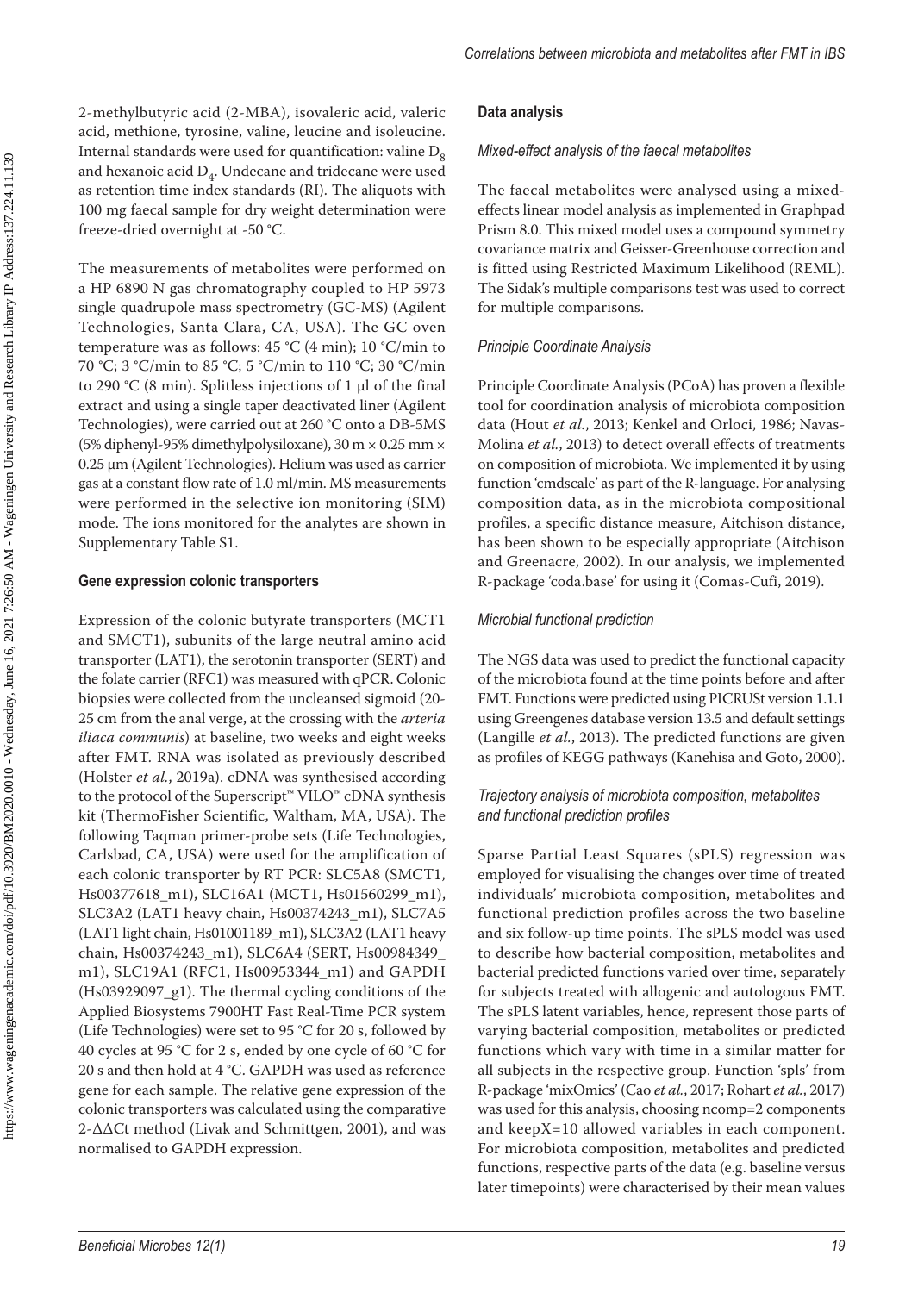(centre of ellipses) and variance-covariance structure (axes orientation and dimensions of the displayed ellipses). This allows comparing location and variance without claiming to give 95% confidence intervals of the means, as these are not as easily computed and interpreted for data with timeseries and repeated values structure.

### *Partial correlation analyses of interactions between microbiota and metabolite time courses*

Pairwise shrunk partial correlations were computed for all pairs of microbiota compositional features, i.e. relative abundance of genera and species, and the faecal metabolite profiles (function 'cor2pcor' from R-package 'corpcor' (Schafer and Strimmer, 2005; Schafer *et al.*, 2017)). Using a cut-off of ρ>0.4, partial correlation network graphs for the interactions between microbiota species (genus) and metabolites were produced.

### *Multivariate correlation structures between microbiota and metabolites*

Sparse canonical correlation analysis (function 'CCA' from R-package 'PMA' (Witten *et al.*, 2009)) was employed to characterise the crosstalk of microbiota species and faecal metabolites across the time series, for each of the individuals in our study. In order to maintain the impact of the large proportional differences in microbiota composition between the different microbiota species (genus) as well as metabolite levels, the analyses were run without prior standardisation of either microbiota or metabolite time series profiles. Multivariate correlations of the first components from the canonical correlation analysis are reported as single values together with boxplots. These analyses were performed for correlating all measured metabolites to either all microbiota composition (genus) profiles or to the predicted functional profiles (KEGG pathways). In addition, we focused on specific pathways which represent either mainly saccharolytic or proteolytic metabolic processes, and investigated their correlation pattern with those measured faecal metabolites in our study which can be grouped as to belong to these processes.

## **3. Results**

## **Next generation sequencing microbiota composition data**

Supplementary Figure S1 shows the top 10 most abundant genera in the faecal samples of patients before and after allogenic or autologous FMT. Microbiota compositional profiles obtained by NGS were analysed separately in the allogenic and in the autologous group using both unsupervised (PCoA, Figure 1) and supervised (sPLS, Figure 2) ordination methods. The PCoA analysis shows that the microbiota of each individual clusters together, even after receiving allogenic FMT. However, the samples after

allogenic FMT are separated from the baseline samples in most of the individuals (Figure 1A), which is not the case after autologous FMT (Figure 1B). This indicates, as to be expected, that the gut microbiota in the IBS patients after FMT from a healthy donor changes more than after receiving their own stool back. When focusing on the differences between the time points (see the sPLS plots in Figure 2) it appears that the faecal microbiota of the subjects that received allogenic FMT (Figure 2A) separates more clearly from their baseline samples than is the case for the autologous FMT group (Figure 2B). This confirms further that the allogenic FMT causes a long-term colonisation of newly introduced microbes in the IBS subjects that lasts at least six months.

Some of the six-month samples in the autologous group show a very distinct separation from the other samples (Figure 2B). The autologous FMT did not result in improved symptoms (Holster *et al.*, 2019b), hence, subjects in this group were more likely to change their diet and/ or medication, even if asked not to during the course of the study. As these changes could have had large effects on the microbiota composition, they were excluded in a separate analysis, however, similar results were obtained (see Supplementary Figure S2).

In addition, Figure 2 shows that there are differences in microbiota composition between subjects. Apart from known differences in microbiota composition in IBS patients (Pittayanon *et al.*, 2019), this could be due to the temporal instability of the microbiota in IBS patients (Durban *et al.*, 2013; Matto *et al.*, 2005) or a change in symptoms over time. However, in general, there does not seem to be a clear relationship between improvement of symptoms and change in microbiota after FMT (Halkjaer *et al.*, 2018; Lahtinen *et al.*, 2020).

## **Faecal metabolites**

Figure 3 shows the concentrations of the metabolites measured in faecal samples before and after FMT in the allogenic and autologous FMT group, corrected for baseline values. No large differences between the allogenic and autologous FMT group were observed. Butyric acid was significantly increased three days after FMT in the autologous group (mixed-effect analysis with Sidak multiple comparisons test, *P*<0.01), which is probably due to the differences in the absolute values at baseline (see Supplementary Figure S3). Similar results were obtained when the metabolite concentrations were normalised to faecal dry weight (Supplementary Figure S4 and S5). Sparse PLS analyses were not able to separate the different time points from each other (Figure 4), contrary to what was shown for the microbiota composition data. These results show that although the microbiota changes after allogenic FMT, the metabolites measured in this study did not.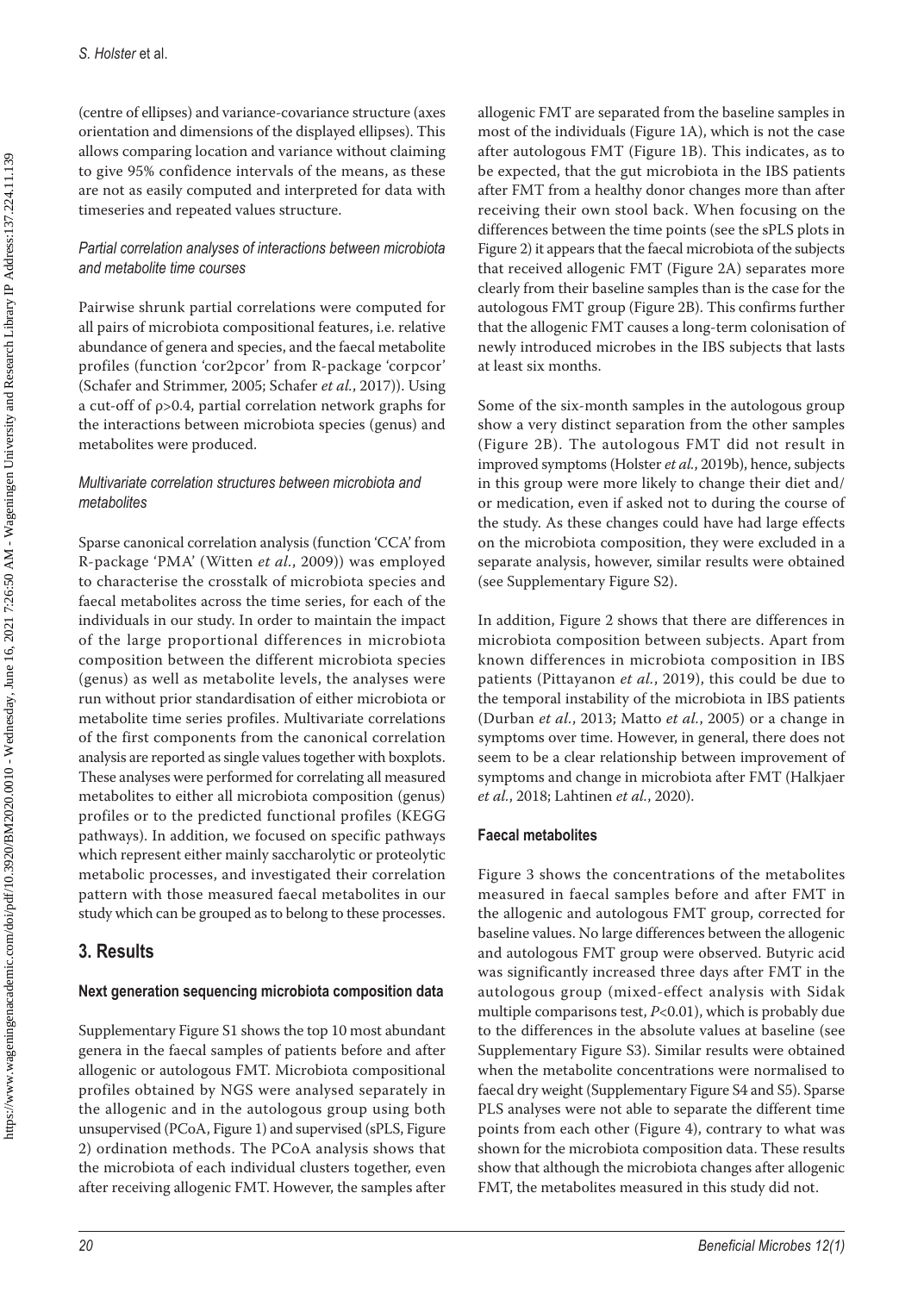

**Figure 1. Principal component analysis score plots of faecal microbial composition within the allogenic (A) and autologous group (B) at different time points before and after faecal microbiota transfer (FMT). The first and second component are shown on the x- and y-axis. Colours indicate the different subjects and symbols represent time points. The time points before FMT (-2 weeks and -1 day) are connected with a line in order to visualise that the samples after allogenic FMT were separated from the baseline samples in most participants. In the autologous FMT group the samples after FMT were less separated from the corresponding baseline samples.**



**Figure 2. Sparse partial least squares score plots of the microbiota composition of faecal microbial composition within the allogenic (A) and autologous group (B) at different time points before and after faecal microbiota transfer (FMT). The first and second latent variable are shown on the x- and y-axis. Different colours indicate different time points. Ellipses represent location and dimensions of mean values and covariance structure of the respective part of the data. The black ellipse represents the samples before FMT (-2 weeks and -1 day samples) and the red ellipse represents the samples after FMT (3 days, 7 days, 2 weeks, 4 weeks, 8 weeks and 6 months). The ellipses show that the microbiota samples were clearly separated from the baseline samples after allogenic FMT, which was not the case after autologous FMT.**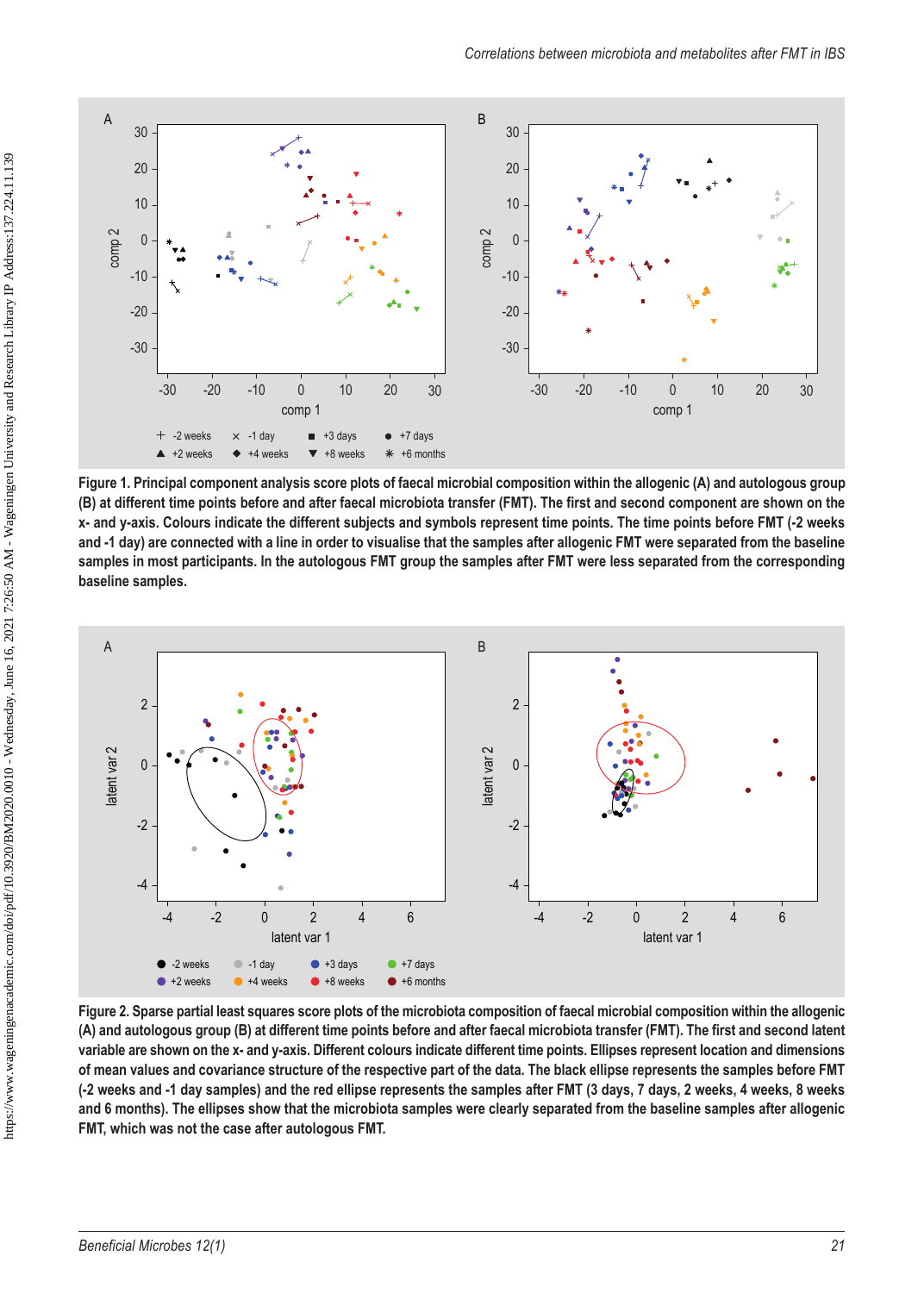

**Figure 3. Baseline-corrected concentrations of different metabolites in faecal samples before and after allogenic or autologous faecal microbiota transfer in irritable bowel syndrome patients. The average of the concentrations from two weeks and one day before treatment were subtracted from the concentrations at all time points. \*\* indicates** *P***<0.01. Median values with interquartile range are shown. The absolute data can be found in Supplementary Table S2. D=days, w=weeks, m=months.**

#### **Correlations between microbiota and metabolites in faecal samples**

#### *Shrunk partial correlations*

In order to investigate the interactions between the microbiota composition and the metabolites measured in the faecal samples, correlation analyses were performed. Pairwise correlations between single faecal microbiota taxa profiles and specific metabolite profiles were assessed as shrunk partial correlations in order to overcome the imbalance of a large number of variables compared to a small number of samples, which does not allow for the classical approach of computing partial correlations. Analysis of shrunk partial correlations between individual faecal microbiota compositions and the measured faecal metabolites resulted in a smaller number of relevant correlations (a cut-off of ρ>0.4) in the allogenic FMT group compared to the autologous FMT group (Figure 5A, Supplementary Table S2). These results indicate that the correlations present after autologous FMT, which is considered the control group, are disrupted after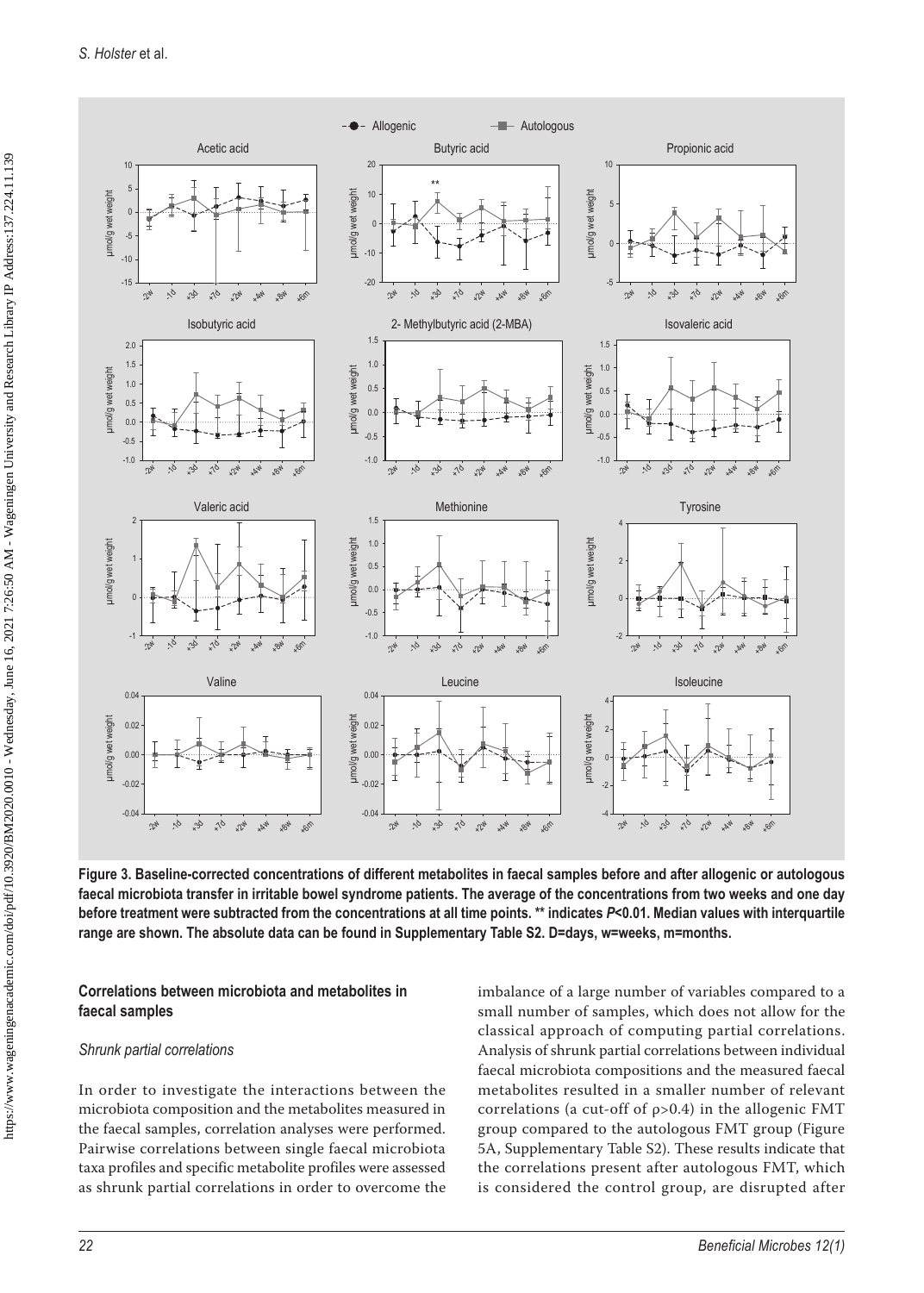

**Figure 4. Sparse partial least squares score plots of measured metabolites within the allogenic group (A) and autologous group (B) at different time points before and after faecal microbiota transfer (FMT). The first and second latent variable are shown on the x- and y-axis. Different colours indicate different time points. Ellipses represent location and dimensions of mean values and covariance structure of the respective part of the data. The black ellipse represents the samples before FMT (-2 weeks and -1 day samples) and the red ellipse represents the samples after FMT (3 days, 7 days, 2 weeks, 4 weeks, 8 weeks and 6 months). No separation between the samples before and after FMT was observed in any of the groups.**



**Figure 5. Correlation between metabolites and microbiota composition data. (A) Visualisation of partial correlations between 12 faecal metabolites and the microbiota composition on species level in the allogenic as well as the autologous faecal microbiota transfer (FMT) group. The average of all time points is taken for all individuals in the corresponding groups. The names of the metabolites and the microbial species that correlate can be found in Supplementary Table S2. (B) Canonical correlation analysis performed on the microbial composition data and the measured metabolites. Both analyses suggest that the interactions between microbiota and metabolites were disrupted after allogenic FMT.**

allogenic FMT. Similar results were obtained when the measured metabolites were corrected for faecal dry weight (Supplementary Figure S6), and also if different relevance cut-offs for partial correlations were chosen before drawing an interaction line in these plots (data not shown).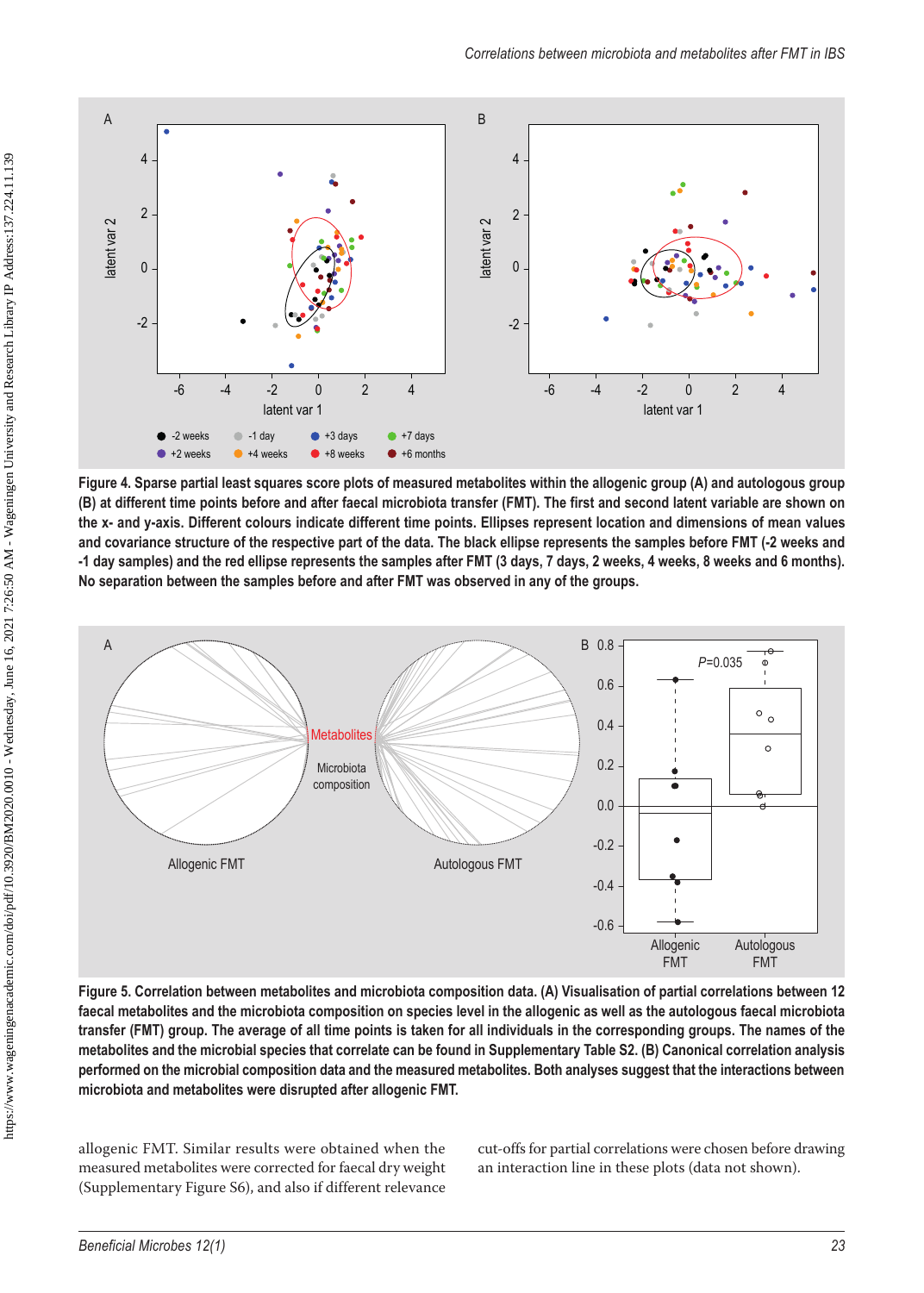#### *Sparse canonical correlation analysis*

 https://www.wageningenacademic.com/doi/pdf/10.3920/BM2020.0010 - Wednesday, June 16, 2021 7:26:50 AM - Wageningen University and Research Library IP Address:137.224.11.139 https://www.wageningenacademic.com/doi/pdf/10.3920/BM2020.0010 - Wednesday, June 16, 2021 7:26:50 AM - Wageningen University and Research Library IP Address:137.224.11.139

As a multivariate approach to assess correlations between microbiota and specific metabolic profiles, we employed a sparse version of Canonical Correlation Analysis (sCCA), allowing us to deal with a large number of variables compared to samples in our datasets. sCCA analyses were conducted for each subject, in order to relate development of microbiota to changes in metabolite profiles during FMT treatments. Figure 5B shows the multivariate correlation values for each individual in the allogenic and autologous group, which were on group level significantly different from each other (*P*=0.035). The correlation values in the allogenic FMT group were distributed around zero whereas the values from the autologous FMT group were mostly larger than zero. These results show that the correlations found after allogenic FMT were less homogenous in direction than the correlations found after autologous FMT, indicating again that the interaction between microbiota and metabolites were disrupted after allogenic FMT. The faecal metabolites contributing most to these correlations that were shared by all subjects in the allogenic FMT group included acetic acid and butyric acid. The microbiota contributing the most to these correlations included *Clostridium bolteae, Hespellia porcina, Faecalibacterium prausnitzii* and *Gemmiger formicillis*. In the autologous group, acetic acid correlated with *Clostridium bolteae* and *Hespellia porcina*. Excluding the six-month samples showed similar results, however no statistically significant difference was reached (Supplementary Figure S7A). The sCCA for dry weight corrected faecal metabolites did not show any differences between allogenic and autologous FMT (Supplementary Figure S7B).

### **Functional prediction using next generation sequencing data**

Microbiota composition can be used to predict the microbiota's functional potential, based on annotations of reference genomic sequences. We made use of this possibility to produce functional microbiota profiles for all faecal samples from allogenic and autologous FMT treated subjects in order to investigate whether the newly introduced microbiota took over a similar functional capacity as of the original microbiota (using PICRUSt). Figure 6A and B show sPLS analyses results for the functional prediction data. The plots show that the baseline samples separate more clearly from the samples after allogenic FMT compared to autologous FMT. This is similar to the results for the microbiota composition (Figure 1), although to a somewhat lesser extent, which indicates that additionally to the microbiota composition the functional capacity also changes after allogenic FMT. Finally, in order to study the relation between the predicted pathways involved in saccharolytic and proteolytic processes and their metabolites, these pathways and their respective

metabolites were correlated (Supplementary Figure S8 and S9). The correlation patterns seem to differ between the allogenic and the autologous group but the correlations are weak and not statistically significant.

### **Gene expression of metabolite transporters**

A reason for unaltered levels of faecal metabolites in parallel to an altered functional capacity of the microbiota could be an increased uptake of the produced faecal metabolites. FMT could potentially affect the uptake of these metabolites which is often substance-induced. Therefore, the gene expression of several transporters in colonic biopsies before and after FMT was measured with qPCR. While the relative expression of the butyrate and some other transporters was higher after the allogenic than the autologous FMT, no significant differences were observed (Supplementary Figure S10).

## **4. Discussion**

FMT is the introduction of a new gut microbiota with the aim to restore a disturbed microbiota. This is the first study, to the best of our knowledge, that provides insight into the interaction between microbial composition and faecal metabolites after the introduction of a foreign microbiota. Especially allogenic FMT (from donor stool) resulted in an altered gut microbiota composition of the recipients even after six months, which is in line with our previously published results where both the faecal and the mucosal gut microbiota, analysed by HITChip, were altered two and eight weeks after FMT (Holster *et al.*, 2019b). However, the measured faecal bacterial metabolites in our study did not seem to be affected by neither allogenic nor autologous FMT. Interestingly though, our data indicate that the correlations between the microbiota and its metabolites appeared to be disrupted after allogenic FMT.

Partial correlations between faecal microbiota and its metabolites showed less correlations in the allogenic FMT group than in the autologous FMT group, which could indicate that the number of functional interactions between microbiota and metabolites is reduced after introducing a new microbiota. Assessing these correlations in a multivariate approach showed that the observed canonical correlations in the allogenic FMT group were less homogeneous in direction than observed in the autologous FMT. In addition to investigating the microbial composition, the 16S rRNA gene based NGS data was used to predict the functional capability of the microbes in the faecal samples. The supervised multivariate analysis showed that the functional capacity of the microbiota after allogenic FMT differed from baseline, similarly to the microbial composition which was altered after allogenic FMT, although to a lesser extent. This could suggest that the change of the microbial ecosystem induced by FMT also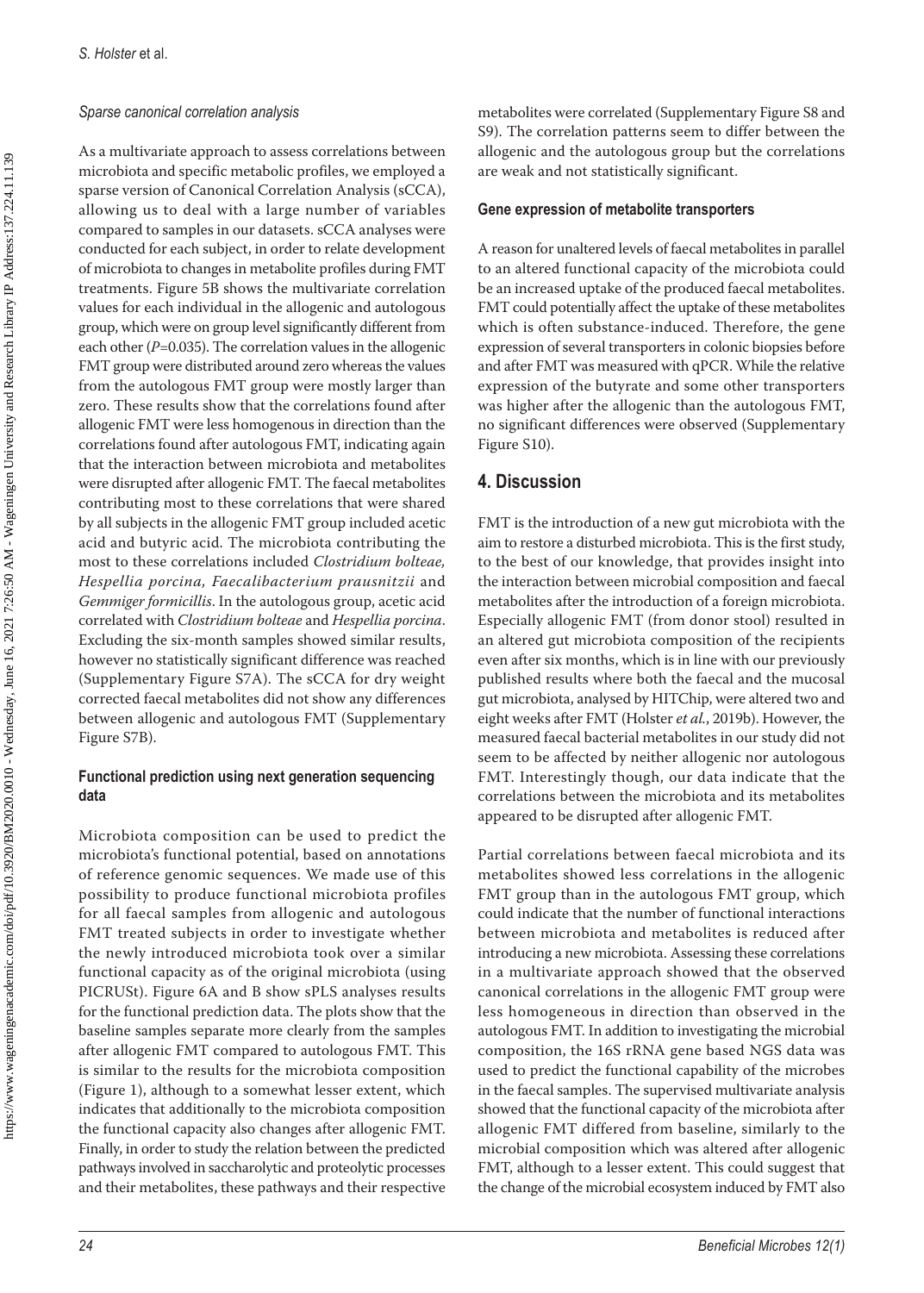

**Figure 6. Sparse partial least squares score plots of the functional microbial prediction analysis within the allogenic (A) and autologous group (B) at different time points before and after faecal microbiota transfer (FMT). The first and second latent variable are shown on the x- and y-axis. Different colours indicate different time points. Ellipses represent location and dimensions of mean values and covariance structure of the respective part of the data. The black ellipse represents the samples before FMT (-2 weeks and -1 day samples) and the red ellipse represents the samples after FMT (3 days, 7 days, 2 weeks, 4 weeks, 8 weeks and 6 months). The ellipses show that the predicted functional capacity of the faecal microbiota samples were separated from the baseline samples after allogenic FMT, which was not the case after autologous FMT.**

changed its overall metabolic capacity but had less impact on the restricted metabolites which were measured in the faecal samples of this study. An additional explanation could be that changes in other microorganisms such as viruses, eukaryotes and fungi had an effect on the metabolic capacity. Furthermore, the microbiota analysis was restricted to 16S rRNA-targeted sequencing. Whole genome sequencing could have provided a wider insight into the metabolic capacity of the microbiome.

Regularised methods of data analysis were implemented to assess both univariate and multivariate correlations between microbiota compositional profiles and specific metabolite profiles in the faecal samples during FMT treatment. This was a necessary choice to enable computation of partial correlations as well as canonical correlations, both of which otherwise could not be computed due to our data structure with an excess of variables compared to samples (and time points). Moreover, partial correlations are to be preferred over classical Pearson or Spearman correlations in this case, in order to avoid indirect correlations as far as possible. Partial correlations are frequently used for reverse engineering purposes, to develop hypotheses related to causal interactions (Werhli *et al.*, 2006). Regarding canonical correlation analysis, we looked for specific combinations of microbiota compositional profiles co-varying with combinations of the specific metabolite profiles in faecal samples after FMT. Such analyses allow to investigate more complex interactions between microbiota and metabolite profiles, which would be missed if assessing correlations on single-pairwise levels only.

In our previous study on the clinical effect of FMT in IBS patients, we showed that allogenic FMT did not have a significantly greater effect on symptoms than autologous FMT, although IBS symptoms improved compared to baseline only in the allogenic group (Holster *et al.*, 2019b). However, the mucosal gene expression response was clearly different after allogenic compared to autologous FMT, suggesting an altered microbe-host interaction (Holster *et al.*, 2019a). Bacterial metabolites are an important part of the microbe-host interaction. We hypothesised that changes in bacterial metabolites could have caused the large differences in mucosal response. This would possibly indicate a new mode of action as well as a novel possible therapeutic target. Contrary to our hypothesis, allogenic FMT did not result in an altered metabolite profile in our study.

While faecal SCFA seem to be altered in IBS (Sun *et al.*, 2019), studies investigating other metabolites in IBS are scarce. A study by Shankar *et al.* (2015) showed that children with IBS-D had a different faecal metabolite profile compared to healthy controls. Additionally, strong associations between microbes and metabolites were found in the healthy children, whereas in the IBS-D group only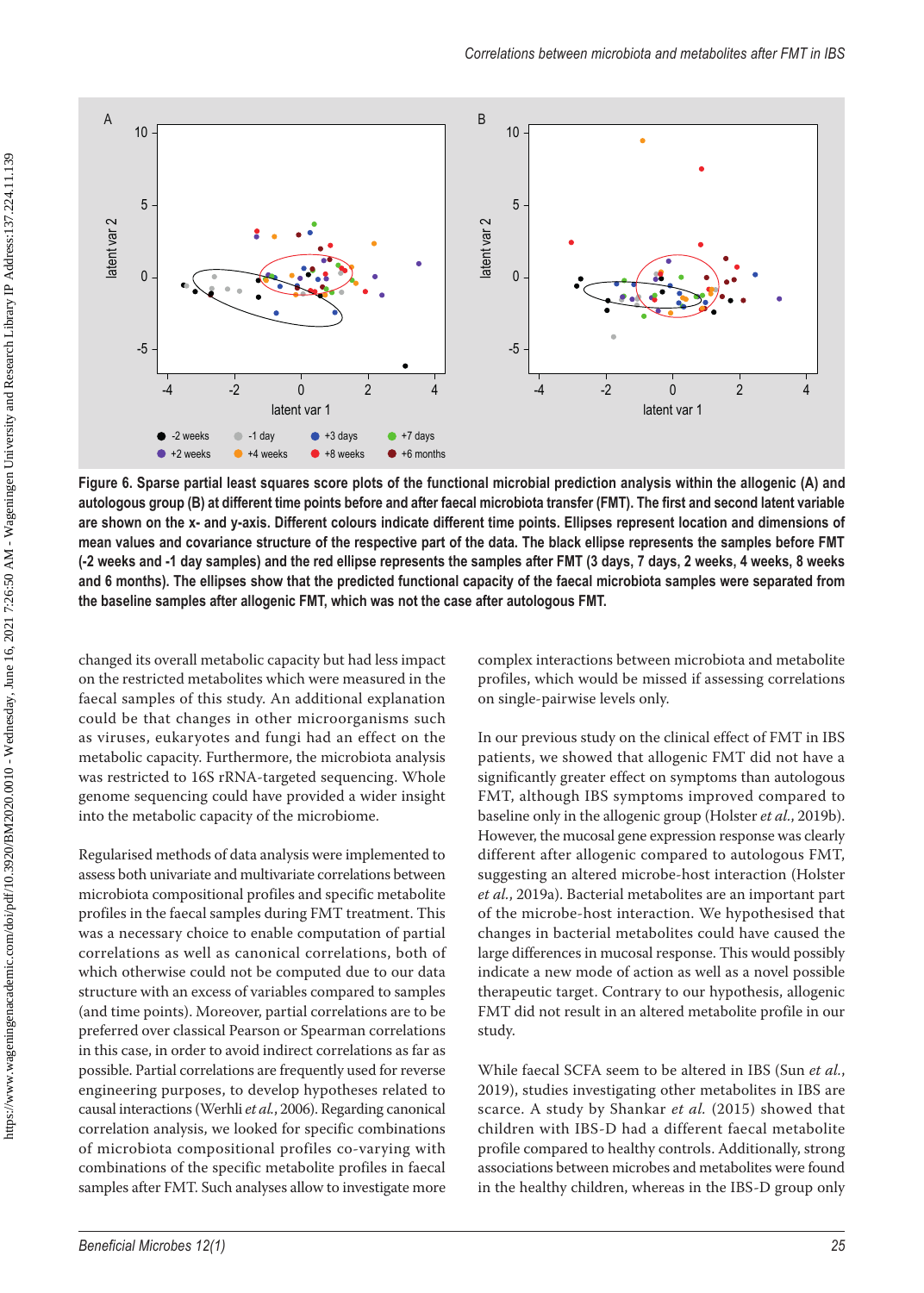weak associations were detected (Shankar *et al.*, 2015). It seems as if FMT, at least in our study, is not able to restore the weak associations between microbes and metabolites as found in the study by Shankar *et al.* (2015). However, FMT did result in altered correlations between microbiota composition and faecal metabolites, indicating a change in microbe-metabolite interactions.

A recent study investigated the metabolite profiles post-FMT in IBS patients and concluded that SCFAs normalised after allogenic FMT, however the study did not include a control group and therefore their results cannot be compared to autologous FMT or natural changes occurring over time in IBS patients (Mazzawi *et al.*, 2019). Additionally, in CDI increased levels of the SCFAs butyrate, propionate and acetate were found in six patients after treatment with FMT (Seekatz *et al.*, 2018). Untargeted metabolomics in four paediatric UC patients showed that several metabolites were altered after FMT and correlated with clinical outcomes, and that the patients' metabolomic profile shifted towards their respective donors (Nusbaum *et al.*, 2018). A larger study, which investigated the outcomes of FMT in adult UC patients, suggested that specific metabolomic functional pathways of the microbiota were associated with achieved remission after FMT (Paramsothy *et al.*, 2019).

There are several possible reasons why no changes in metabolites after introducing a foreign microbiota could be observed in our study. First of all, measuring the metabolites in faecal samples does not necessarily reflect the production of bacterial metabolites. Metabolites are taken up by the host, converted into other metabolites or excreted from the host. Although the gene expression of several host mucosal transporters in our study was not affected by FMT, it is still unclear if changes in measured metabolites reflect changes in bacterial production of these metabolites or the ability versus inability of the host to absorb and utilise these metabolites. Therefore, other measures, such as assessing the metabolome in urine and plasma, could give additional insights into the dynamics of the metabolome produced by the gut microbiota.

Another limitation of this study was that only a selective number of metabolites was measured and changes in other metabolites could have been missed. In addition, the autologous FMT group (receiving its own faecal material back) was regarded as a control group, while our earlier publications showed that also after autologous FMT microbial changes were observed and host gene sets were differently expressed. These changes were possibly due to the bowel cleansing before the FMT and/or the handling of the stool in preparation for the FMT. This could have also affected the outcomes measured in this study. In addition, both FMT groups had a limited number of patients not allowing for subgroup analyses. Furthermore,

although we asked the participants to maintain their dietary habits while participating in the study and Food Frequency Questionnaire (FFQ) data did not show substantial changes during the study, already small changes in diet could have affected the participants' microbial composition and measured metabolites. However, we expect the effect of FMT to be larger than the effect of possible minor changes in food intake. Finally, although FMT is generally considered a safe treatment with a low incidence of serious adverse effects and the donors used in this were extensively tested, the risk that multi-drug resistant organisms and, possibly, other diseases are transferred seem to be present (DeFilipp *et al.*, 2019). In addition, the long-term risks are not yet fully investigated.

We used the tool PICRUSt for the prediction of functional profiles based on 16S rRNA gene date which can provide predicted functional profiles based on pathway or protein level. The small sample size of our study only allowed for such profiles on pathway level, while a larger samples size would have enabled more accurate profiles based on protein level. In addition, PICRUSt is one of several choices of methods for predicting functional profiles, and the use of alternative pipelines would very likely have resulted in differences in data analysis results. Given the limited sample size of our study population and the known large variation in microbiota composition between different individuals, we could not deliver detailed results on any specific predicted functional profile, but instead constrained our conclusions to overall measures of correlation patterns, such as total numbers of observed partial correlations, or intensities of observed canonical correlations, between measured faecal metabolites and microbiota composition or predicted functional profiles. In addition, at least in our study, it seems as if using prediction of metabolic function based on microbiota composition analysis does not seem to be a good surrogate marker for the faecal metabolites that were measured.

In conclusion, we could show that FMT resulted in disturbed interactions between the microbiota and its metabolites in IBS. Future studies need to elucidate how this affects treatment outcome in FMT therapy, especially with regards to personalised medicine.

## **Supplementary material**

Supplementary material can be found online at [https://doi.](https://doi.org/10.3920/BM2020.0010) [org/10.3920/BM2020.0010](https://doi.org/10.3920/BM2020.0010).

**Table S1.** The quantification ions in the GC-MS method.

**Table S2.** Partial correlations between metabolites and microbiota composition data in the allogenic FMT and autologous FMT group.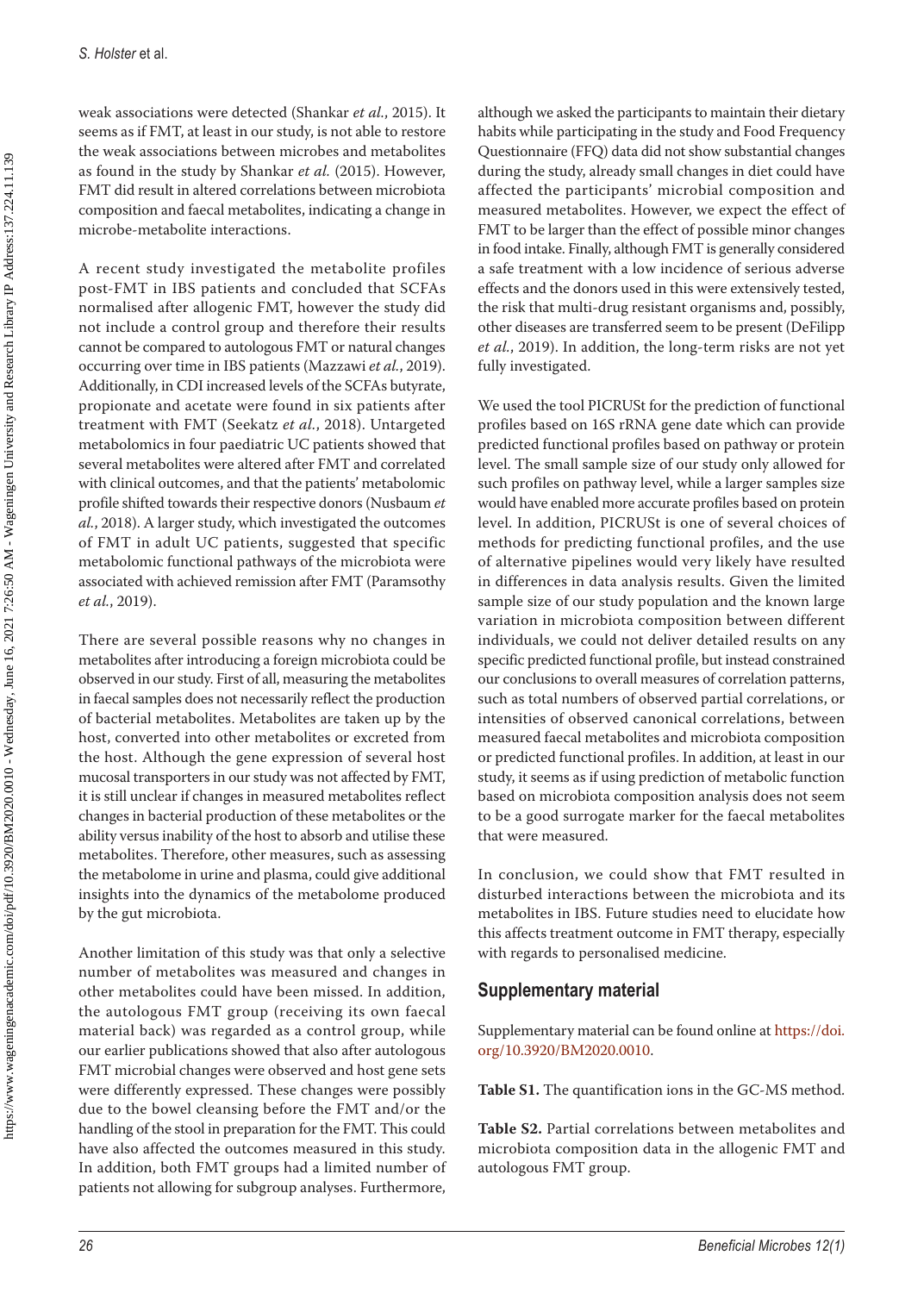**Figure S1.** Top 10 most abundant genera in faecal samples of IBS patients included in this study.

**Figure S2.** sPLS figures of faecal microbial composition within the allogenic group and autologous group at different time points before and after FMT without six months sample.

**Figure S3.** Absolute data of the twelve metabolites measured in the faecal material before and after allogenic or autologous FMT in IBS patients.

**Figure S4.** Baseline-corrected data of the twelve metabolites measured in the faecal material before and after allogenic or autologous FMT in IBS patients.

**Figure S5.** sPLS figures of measured metabolites normalised to dry weight within the allogenic group and autologous group at different time points before and after FMT Ellipses represent location and dimensions of mean values and covariance structure of the respective part of the data.

**Figure S6.** Correlation between metabolites corrected for faecal dry weight and microbiota composition data.

Figure S7. Canonical correlation analysis performed on the microbial composition data and the measured metabolites and the microbial composition data and metabolites corrected for dry weight without the six-month sample.

**Figure S8.** Heatmap of correlations between the predicted pathways involved in saccharolytic processes and their metabolites in the allogenic group and autologous group.

**Figure S9.** Heatmap of correlations between the predicted pathways involved in proteolytic processes and their metabolites in the allogenic group and autologous group.

**Figure S10.** Relative expression of several transporters in biopsies of IBS patients after allogenic or autologous FMT, 2 and 8 weeks after FMT compared to baseline expression.

## **Acknowledgements**

The authors would like to thank Rebecca Wall and Michiel Diender for their help with the RNA isolation and qPCR. We are grateful to Tinja Kanerva and Evgenia Dikareva for supporting the NGS pipeline. Part of this work was funded by a grant of the Knowledge Foundation to the Nutrition-Gut-Brain Interactions Research Centre, as well as a research fellowship awarded to Julia König by the European Society of Clinical Nutrition and Metabolism (ESPEN). This research was also partly supported by the Netherlands Organization for Scientific Research (Spinoza Award to WMdV).

## **Conflict of interest**

The authors declare no conflict of interest.

### **References**

- Aitchison, J. and Greenacre, M., 2002. Biplots of compositional data. Journal of the Royal Statistical Society Series C-Applied Statistics 51: 375-392.<https://doi.org/10.1111/1467-9876.00275>
- Cao, K.A.L., Rohart, F., Gonzalez, I., Dejean, S., Gautier, B., Bartolo, F., Monget, P., Coquery, J., Yao, F. and Liquet, B., 2017. mixOmics: omics data integration project. Available at: [https://CRAN.R-project.](https://CRAN.R-project.org/package=mixOmics) [org/package=mixOmics](https://CRAN.R-project.org/package=mixOmics)
- Comas-Cufi, M., 2019. coda.base: a basic set of functions for compositional data analysis. Available at: [https://CRAN.R-project.](https://CRAN.R-project.org/package=coda.base) [org/package=coda.base](https://CRAN.R-project.org/package=coda.base)
- Correa-Oliveira, R., Fachi, J.L., Vieira, A., Sato, F.T. and Vinolo, M.A., 2016. Regulation of immune cell function by short-chain fatty acids. Clinical and Translational Immunology 5: e73. [https://doi.](https://doi.org/10.1038/cti.2016.17) [org/10.1038/cti.2016.17](https://doi.org/10.1038/cti.2016.17)
- Costello, S.P., Hughes, P.A., Waters, O., Bryant, R.V., Vincent, A.D., Blatchford, P., Katsikeros, R., Makanyanga, J., Campaniello, M.A., Mavrangelos, C., Rosewarne, C.P., Bickley, C., Peters, C., Schoeman, M.N., Conlon, M.A., Roberts-Thomson, I.C. and Andrews, J.M., 2019. Effect of fecal microbiota transplantation on 8-week remission in patients with ulcerative colitis: a randomized clinical trial. JAMA 321: 156-164.<https://doi.org/10.1001/jama.2018.20046>
- Dai, Z.L., Wu, G. and Zhu, W.Y., 2011. Amino acid metabolism in intestinal bacteria: links between gut ecology and host health. Frontiers in Bioscience 16: 1768-1786.<https://doi.org/10.2741/3820>
- De Vos, W.M., 2013. Fame and future of faecal transplantations developing next-generation therapies with synthetic microbiomes. Microbial Biotechnology 6: 316-325. [https://doi.org/10.1111/1751-](https://doi.org/10.1111/1751-7915.12047) [7915.12047](https://doi.org/10.1111/1751-7915.12047)
- DeFilipp, Z., Bloom, P.P., Torres Soto, M., Mansour, M.K., Sater, M.R.A., Huntley, M.H., Turbett, S., Chung, R.T., Chen, Y.B. and Hohmann, E.L., 2019. Drug-resistant E. coli bacteremia transmitted by fecal microbiota transplant. New England Journal of Medicine 381: 2043-2050. <https://doi.org/10.1056/NEJMoa1910437>
- Durban, A., Abellan, J.J., Jimenez-Hernandez, N., Artacho, A., Garrigues, V., Ortiz, V., Ponce, J., Latorre, A. and Moya, A., 2013. Instability of the faecal microbiota in diarrhoea-predominant irritable bowel syndrome. FEMS Microbiology Ecology 86: 581- 589. <https://doi.org/10.1111/1574-6941.12184>
- Halkjaer, S.I., Christensen, A.H., Lo, B.Z.S., Browne, P.D., Gunther, S., Hansen, L.H. and Petersen, A.M., 2018. Faecal microbiota transplantation alters gut microbiota in patients with irritable bowel syndrome: results from a randomised, double-blind placebocontrolled study. Gut 67: 2107-2115. [https://doi.org/10.1136/](https://doi.org/10.1136/gutjnl-2018-316434) [gutjnl-2018-316434](https://doi.org/10.1136/gutjnl-2018-316434)
- Holster, S., Hooiveld, G.J., Repsilber, D., Vos, W.M., Brummer, R.J. and König, J., 2019a. Allogenic faecal microbiota transfer induces immune-related gene sets in the colon mucosa of patients with irritable bowel syndrome. Biomolecules 9: 586. [https://doi.](https://doi.org/10.3390/biom9100586) [org/10.3390/biom9100586](https://doi.org/10.3390/biom9100586)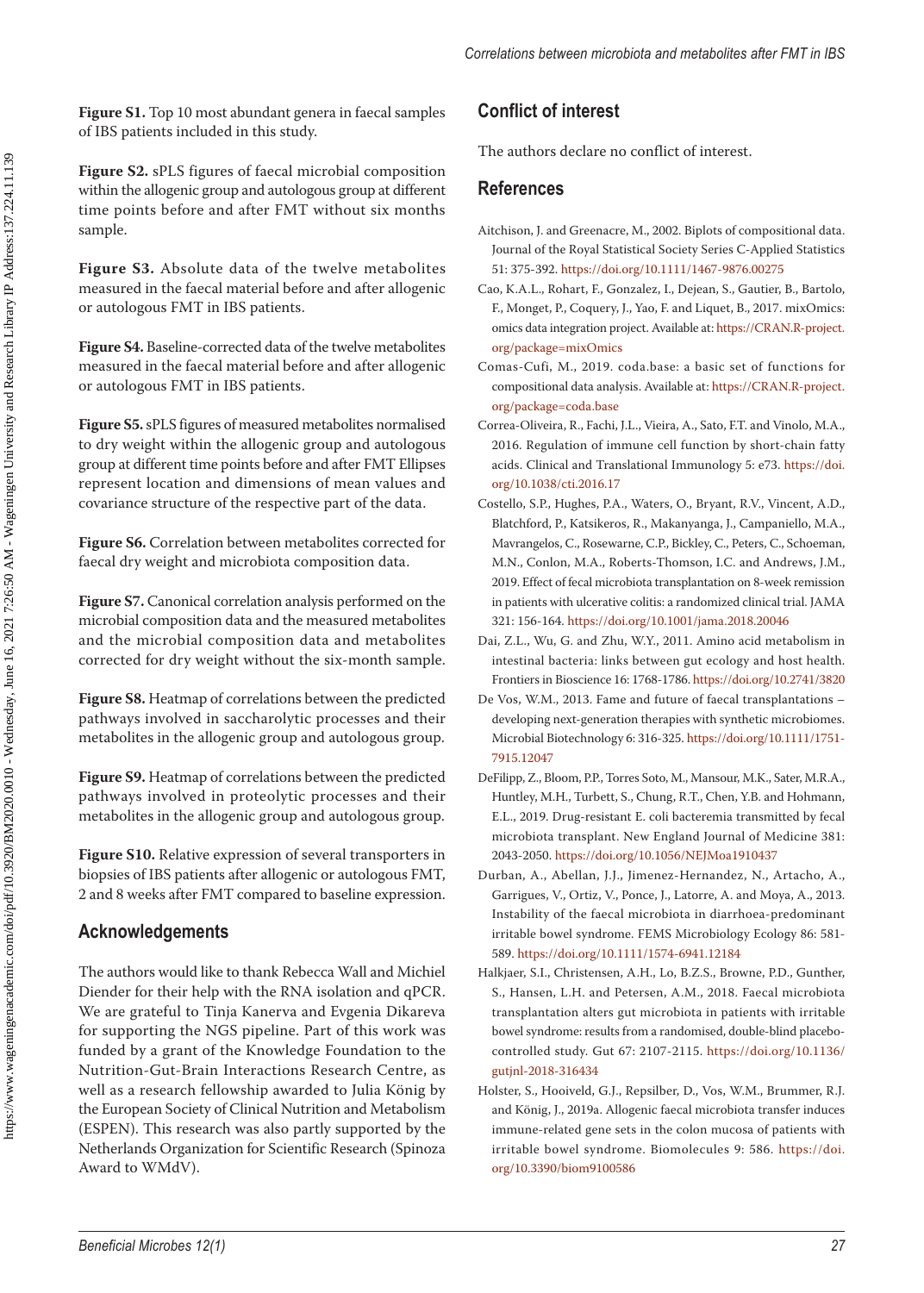- Holster, S., Lindqvist, C.M., Repsilber, D., Salonen, A., De Vos, W.M., König, J. and Brummer, R.J., 2019b. The effect of allogenic versus autologous fecal microbiota transfer on symptoms, visceral perception and fecal and mucosal microbiota in irritable bowel syndrome: a randomized controlled study. Clinical and Translational Gastroenterology 10: e00034. [https://doi.org/10.14309/](https://doi.org/10.14309/ctg.0000000000000034) [ctg.0000000000000034](https://doi.org/10.14309/ctg.0000000000000034)
- Hout, M.C., Papesh, M.H. and Goldinger, S.D., 2013. Multidimensional scaling. Wiley Interdisciplinary Reviews: Cognitive Science 4: 93- 103.<https://doi.org/10.1002/wcs.1203>
- Johnsen, P.H., Hilpusch, F., Cavanagh, J.P., Leikanger, I.S., Kolstad, C., Valle, P.C. and Goll, R., 2018. Faecal microbiota transplantation versus placebo for moderate-to-severe irritable bowel syndrome: a double-blind, randomised, placebo-controlled, parallel-group, single-centre trial. The Lancet Gastroenterology and Hepatology 3: 17-24. [https://doi.org/10.1016/S2468-1253\(17\)30338-2](https://doi.org/10.1016/S2468-1253(17)30338-2)
- Kanehisa, M. and Goto, S., 2000. KEGG: kyoto encyclopedia of genes and genomes. Nucleic Acids Research 28: 27-30. [https://](https://doi.org/10.1093/nar/28.1.27) [doi.org/10.1093/nar/28.1.27](https://doi.org/10.1093/nar/28.1.27)
- Kenkel, N.C. and Orloci, L., 1986. Applying metric and nonmetric multidimensional-scaling to ecological-studies – some new results. Ecology 67: 919-928.<https://doi.org/10.2307/1939814>
- Kootte, R.S., Levin, E., Salojarvi, J., Smits, L.P., Hartstra, A.V., Udayappan, S.D., Hermes, G., Bouter, K.E., Koopen, A.M., Holst, J.J., Knop, F.K., Blaak, E.E., Zhao, J., Smidt, H., Harms, A.C., Hankemeijer, T., Bergman, J., Romijn, H.A., Schaap, F.G., Olde Damink, S.W.M., Ackermans, M.T., Dallinga-Thie, G.M., Zoetendal, E., De Vos, W.M., Serlie, M.J., Stroes, E.S.G., Groen, A.K. and Nieuwdorp, M., 2017. Improvement of insulin sensitivity after lean donor feces in metabolic syndrome is driven by baseline intestinal microbiota composition. Cell Metabolism 26: 611-619. [https://doi.](https://doi.org/10.1016/j.cmet.2017.09.008) [org/10.1016/j.cmet.2017.09.008](https://doi.org/10.1016/j.cmet.2017.09.008)
- Lahtinen, P., Jalanka, J., Hartikainen, A., Mattila, E., Hillila, M., Punkkinen, J., Koskenpato, J., Anttila, V.J., Tillonen, J., Satokari, R. and Arkkila, P., 2020. Randomised clinical trial: faecal microbiota transplantation versus autologous placebo administered via colonoscopy in irritable bowel syndrome. Alimentary Pharmacology and Therapeutics 51: 1321-1331. <https://doi.org/10.1111/apt.15740>
- Langille, M.G., Zaneveld, J., Caporaso, J.G., McDonald, D., Knights, D., Reyes, J.A., Clemente, J.C., Burkepile, D.E., Vega Thurber, R.L., Knight, R., Beiko, R.G. and Huttenhower, C., 2013. Predictive functional profiling of microbial communities using 16S rRNA marker gene sequences. Nature Biotechnology 31: 814-821. [https://](https://doi.org/10.1038/nbt.2676) [doi.org/10.1038/nbt.2676](https://doi.org/10.1038/nbt.2676)
- Levy, M., Thaiss, C.A. and Elinav, E., 2016. Metabolites: messengers between the microbiota and the immune system. Genes and Development 30: 1589-1597. <https://doi.org/10.1101/gad.284091.116>
- Li, S.S., Zhu, A., Benes, V., Costea, P.I., Hercog, R., Hildebrand, F., Huerta-Cepas, J., Nieuwdorp, M., Salojarvi, J., Voigt, A.Y., Zeller, G., Sunagawa, S., De Vos, W.M. and Bork, P., 2016. Durable coexistence of donor and recipient strains after fecal microbiota transplantation. Science 352: 586-589.<https://doi.org/10.1126/science.aad8852>
- Lin, R., Liu, W., Piao, M. and Zhu, H., 2017. A review of the relationship between the gut microbiota and amino acid metabolism. Amino Acids 49: 2083-2090. <https://doi.org/10.1007/s00726-017-2493-3>
- Livak, K.J. and Schmittgen, T.D., 2001. Analysis of relative gene expression data using real-time quantitative PCR and the 2(-Delta Delta C(T)) method. Methods 25: 402-408. [https://doi.org/10.1006/](https://doi.org/10.1006/meth.2001.1262) [meth.2001.1262](https://doi.org/10.1006/meth.2001.1262)
- Matto, J., Maunuksela, L., Kajander, K., Palva, A., Korpela, R., Kassinen, A. and Saarela, M., 2005. Composition and temporal stability of gastrointestinal microbiota in irritable bowel syndrome – a longitudinal study in IBS and control subjects. FEMS Immunology and Medical Microbiology 43: 213-222. [https://doi.org/10.1016/j.](https://doi.org/10.1016/j.femsim.2004.08.009) [femsim.2004.08.009](https://doi.org/10.1016/j.femsim.2004.08.009)
- Mazzawi, T., Hausken, T., Hov, J.R., Valeur, J., Sangnes, D.A., El-Salhy, M., Gilja, O.H., Hatlebakk, J.G. and Lied, G.A., 2019. Clinical response to fecal microbiota transplantation in patients with diarrhea-predominant irritable bowel syndrome is associated with normalization of fecal microbiota composition and short-chain fatty acid levels. Scandinavian Journal of Gastroenterology 54: 690-699. <https://doi.org/10.1080/00365521.2019.1624815>
- Moayyedi, P., Surette, M.G., Kim, P.T., Libertucci, J., Wolfe, M., Onischi, C., Armstrong, D., Marshall, J.K., Kassam, Z., Reinisch, W. and Lee, C.H., 2015. Fecal microbiota transplantation induces remission in patients with active ulcerative colitis in a randomized controlled trial. Gastroenterology 149: 102-109. [https://doi.org/10.1053/j.](https://doi.org/10.1053/j.gastro.2015.04.001) [gastro.2015.04.001](https://doi.org/10.1053/j.gastro.2015.04.001)
- Navas-Molina, J.A., Peralta-Sanchez, J.M., Gonzalez, A., McMurdie, P.J., Vazquez-Baeza, Y., Xu, Z.J., Ursell, L.K., Lauber, C., Zhou, H.W., Song, S.J., Huntley, J., Ackermann, G.L., Berg-Lyons, D., Holmes, S., Caporaso, J.G. and Knight, R., 2013. Advancing our understanding of the human microbiome using QIIME. Microbial Metagenomics, Metatranscriptomics, and Metaproteomics 531: 371-444. [https://](https://doi.org/10.1016/B978-0-12-407863-5.00019-8) [doi.org/10.1016/B978-0-12-407863-5.00019-8](https://doi.org/10.1016/B978-0-12-407863-5.00019-8)
- Neis, E.P., Dejong, C.H. and Rensen, S.S., 2015. The role of microbial amino acid metabolism in host metabolism. Nutrients 7: 2930-2946. <https://doi.org/10.3390/nu7042930>
- Nusbaum, D.J., Sun, F., Ren, J., Zhu, Z., Ramsy, N., Pervolarakis, N., Kunde, S., England, W., Gao, B., Fiehn, O., Michail, S. and Whiteson, K., 2018. Gut microbial and metabolomic profiles after fecal microbiota transplantation in pediatric ulcerative colitis patients. FEMS Microbiology Ecology 94: fiy133. [https://doi.org/10.1093/](https://doi.org/10.1093/femsec/fiy133) [femsec/fiy133](https://doi.org/10.1093/femsec/fiy133)
- Paramsothy, S., Kamm, M.A., Kaakoush, N.O., Walsh, A.J., Van den Bogaerde, J., Samuel, D., Leong, R.W.L., Connor, S., Ng, W., Paramsothy, R., Xuan, W., Lin, E., Mitchell, H.M. and Borody, T.J., 2017. Multidonor intensive faecal microbiota transplantation for active ulcerative colitis: a randomised placebo-controlled trial. The Lancet 389: 1218-1228. [https://doi.org/10.1016/S0140-](https://doi.org/10.1016/S0140-6736(17)30182-4) [6736\(17\)30182-4](https://doi.org/10.1016/S0140-6736(17)30182-4)
- Paramsothy, S., Nielsen, S., Kamm, M.A., Deshpande, N.P., Faith, J.J., Clemente, J.C., Paramsothy, R., Walsh, A.J., Van den Bogaerde, J., Samuel, D., Leong, R.W.L., Connor, S., Ng, W., Lin, E., Borody, T.J., Wilkins, M.R., Colombel, J.F., Mitchell, H.M. and Kaakoush, N.O., 2019. Specific bacteria and metabolites associated with response to fecal microbiota transplantation in patients with ulcerative colitis. Gastroenterology 156: 1440-1454 e1442. [https://doi.org/10.1053/j.](https://doi.org/10.1053/j.gastro.2018.12.001) [gastro.2018.12.001](https://doi.org/10.1053/j.gastro.2018.12.001)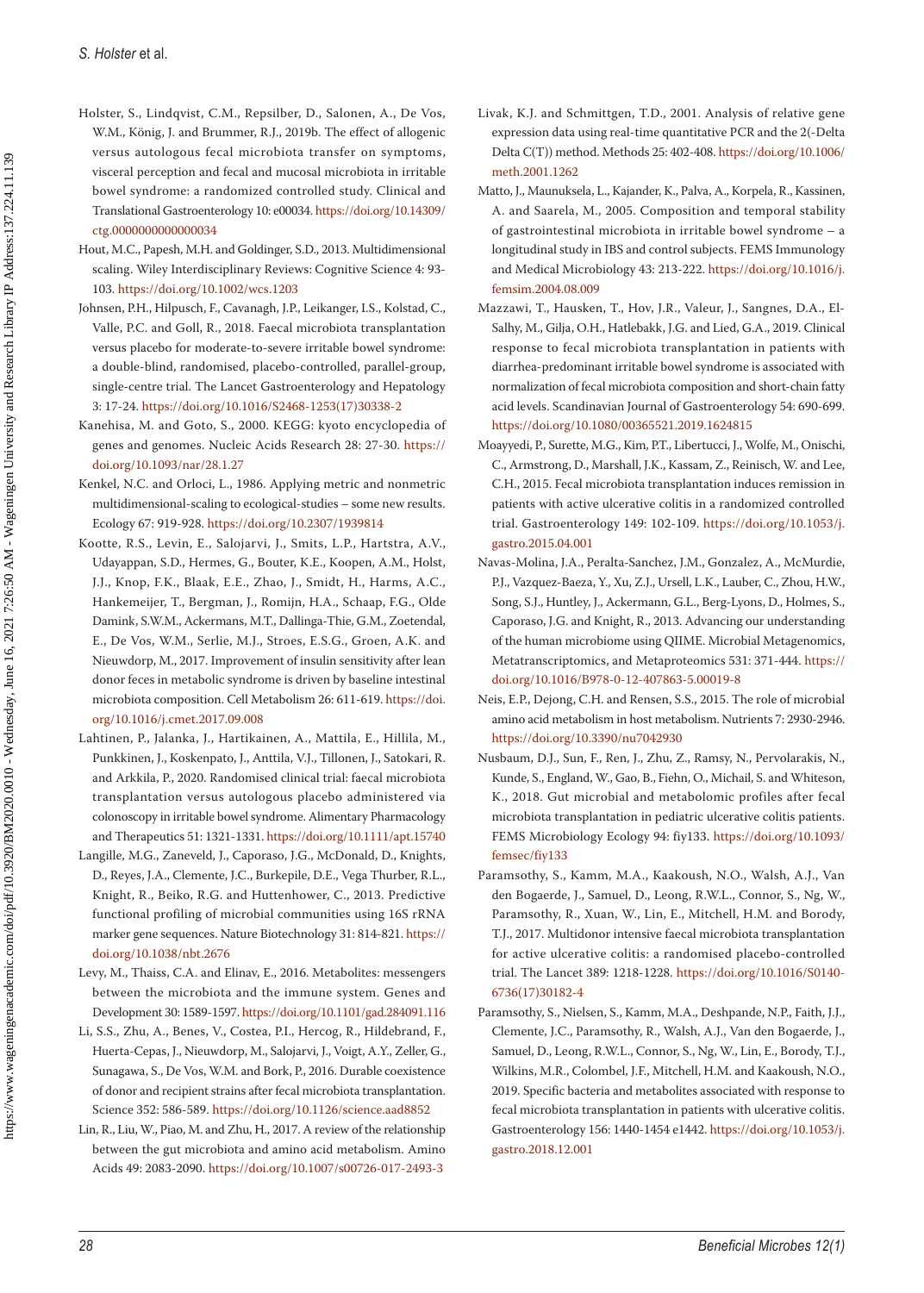- Pedersen, H.K., Gudmundsdottir, V., Nielsen, H.B., Hyotylainen, T., Nielsen, T., Jensen, B.A., Forslund, K., Hildebrand, F., Prifti, E., Falony, G., Le Chatelier, E., Levenez, F., Dore, J., Mattila, I., Plichta, D.R., Poho, P., Hellgren, L.I., Arumugam, M., Sunagawa, S., Vieira-Silva, S., Jorgensen, T., Holm, J.B., Trost, K., Meta, H.I.T.C., Kristiansen, K., Brix, S., Raes, J., Wang, J., Hansen, T., Bork, P., Brunak, S., Oresic, M., Ehrlich, S.D. and Pedersen, O., 2016. Human gut microbes impact host serum metabolome and insulin sensitivity. Nature 535: 376-381.<https://doi.org/10.1038/nature18646>
- Pittayanon, R., Lau, J.T., Yuan, Y., Leontiadis, G.I., Tse, F., Surette, M. and Moayyedi, P., 2019. Gut microbiota in patients with irritable bowel syndrome-a systematic review. Gastroenterology 157: 97-108. <https://doi.org/10.1053/j.gastro.2019.03.049>
- Quraishi, M.N., Widlak, M., Bhala, N., Moore, D., Price, M., Sharma, N. and Iqbal, T.H., 2017. Systematic review with meta-analysis: the efficacy of faecal microbiota transplantation for the treatment of recurrent and refractory *Clostridium difficile* infection. Alimentary Pharmacology and Therapeutics 46: 479-493. [https://](https://doi.org/10.1111/apt.14201) [doi.org/10.1111/apt.14201](https://doi.org/10.1111/apt.14201)
- Rohart, F., Gautier, B., Singh, A. and Le Cao, K.A., 2017. mixOmics: an R package for 'omics feature selection and multiple data integration. PLoS Computational Biology 13: e1005752. [https://doi.org/10.1371/](https://doi.org/10.1371/journal.pcbi.1005752) [journal.pcbi.1005752](https://doi.org/10.1371/journal.pcbi.1005752)
- Rossen, N.G., Fuentes, S., Van der Spek, M.J., Tijssen, J.G., Hartman, J.H., Duflou, A., Lowenberg, M., Van den Brink, G.R., Mathus-Vliegen, E.M., De Vos, W.M., Zoetendal, E.G. D'Haens, G.R. and Ponsioen, C.Y., 2015. Findings from a randomized controlled trial of fecal transplantation for patients with ulcerative colitis. Gastroenterology 149: 110-118. [https://doi.org/10.1053/j.](https://doi.org/10.1053/j.gastro.2015.03.045) [gastro.2015.03.045](https://doi.org/10.1053/j.gastro.2015.03.045)
- Salonen, A., Nikkila, J., Jalanka-Tuovinen, J., Immonen, O., Rajilic-Stojanovic, M., Kekkonen, R.A., Palva, A. and De Vos, W.M., 2010. Comparative analysis of fecal DNA extraction methods with phylogenetic microarray: effective recovery of bacterial and archaeal DNA using mechanical cell lysis. Journal of Microbiological Methods 81: 127-134.<https://doi.org/10.1016/j.mimet.2010.02.007>
- Schafer, J., Opgen-Rhein, R., Zuber, V., Ahdesmaki, M., Silva, A.P.D. and Strimmer, K., 2017. corpcor: efficient estimation of covariance and (partial) correlation. Available at: [https://CRAN.R-project.org/](https://CRAN.R-project.org/package=corpcor) [package=corpcor](https://CRAN.R-project.org/package=corpcor)
- Schafer, J. and Strimmer, K., 2005. A shrinkage approach to largescale covariance matrix estimation and implications for functional genomics. Statistical Applications in Genetics and Molecular Biology 4: 32.<https://doi.org/10.2202/1544-6115.1175>
- Schicho, R., Shaykhutdinov, R., Ngo, J., Nazyrova, A., Schneider, C., Panaccione, R., Kaplan, G.G., Vogel, H.J. and Storr, M., 2012. Quantitative metabolomic profiling of serum, plasma, and urine by (1)H NMR spectroscopy discriminates between patients with inflammatory bowel disease and healthy individuals. Journal of Proteome Research 11: 3344-3357. [https://doi.org/10.1021/](https://doi.org/10.1021/pr300139q) [pr300139q](https://doi.org/10.1021/pr300139q)
- Schloss, P.D., Westcott, S.L., Ryabin, T., Hall, J.R., Hartmann, M., Hollister, E.B., Lesniewski, R.A., Oakley, B.B., Parks, D.H., Robinson, C.J., Sahl, J.W., Stres, B., Thallinger, G.G., Van Horn, D.J. and Weber, C.F., 2009. Introducing mothur: open-source, platform-independent, community-supported software for describing and comparing microbial communities. Applied and Environmental Microbiology 75: 7537-7541.<https://doi.org/10.1128/AEM.01541-09>
- Scott, K.P., Gratz, S.W., Sheridan, P.O., Flint, H.J. and Duncan, S.H., 2013. The influence of diet on the gut microbiota. Pharmacological Research 69: 52-60.<https://doi.org/10.1016/j.phrs.2012.10.020>
- Seekatz, A.M., Theriot, C.M., Rao, K., Chang, Y.M., Freeman, A.E., Kao, J.Y. and Young, V.B., 2018. Restoration of short chain fatty acid and bile acid metabolism following fecal microbiota transplantation in patients with recurrent *Clostridium difficile* infection. Anaerobe 53: 64-73.<https://doi.org/10.1016/j.anaerobe.2018.04.001>
- Shankar, V., Homer, D., Rigsbee, L., Khamis, H.J., Michail, S., Raymer, M., Reo, N.V. and Paliy, O., 2015. The networks of human gut microbe-metabolite associations are different between health and irritable bowel syndrome. ISME Journal 9: 1899-1903. [https://doi.](https://doi.org/10.1038/ismej.2014.258) [org/10.1038/ismej.2014.258](https://doi.org/10.1038/ismej.2014.258)
- Sun, Q., Jia, Q., Song, L. and Duan, L., 2019. Alterations in fecal short-chain fatty acids in patients with irritable bowel syndrome: a systematic review and meta-analysis. Medicine 98: e14513. [https://](https://doi.org/10.1097/MD.0000000000014513) [doi.org/10.1097/MD.0000000000014513](https://doi.org/10.1097/MD.0000000000014513)
- Van der Beek, C.M., Dejong, C.H.C., Troost, F.J., Masclee, A.A.M. and Lenaerts, K., 2017. Role of short-chain fatty acids in colonic inflammation, carcinogenesis, and mucosal protection and healing. Nutrition Reviews 75: 286-305. [https://doi.org/10.1093/nutrit/](https://doi.org/10.1093/nutrit/nuw067) [nuw067](https://doi.org/10.1093/nutrit/nuw067)
- Vanhoutvin, S.A., Troost, F.J., Kilkens, T.O., Lindsey, P.J., Hamer, H.M., Jonkers, D.M., Venema, K. and Brummer, R.J., 2009. The effects of butyrate enemas on visceral perception in healthy volunteers. Neurogastroenterology and Motility 21: 952-e976. [https://doi.](https://doi.org/10.1111/j.1365-2982.2009.01324.x) [org/10.1111/j.1365-2982.2009.01324.x](https://doi.org/10.1111/j.1365-2982.2009.01324.x)
- Virtanen, S., Rantsi, T., Virtanen, A., Kervinen, K., Nieminen, P., Kalliala, I. and Salonen, A., 2019. Vaginal microbiota composition correlates between pap smear microscopy and next generation sequencing and associates to socioeconomic status. Scientific Reports 9: 7750. <https://doi.org/10.1038/s41598-019-44157-8>
- Vrieze, A., Van Nood, E., Holleman, F., Salojarvi, J., Kootte, R.S., Bartelsman, J.F., Dallinga-Thie, G.M., Ackermans, M.T., Serlie, M.J., Oozeer, R., Derrien, M., Druesne, A., Van Hylckama Vlieg, J.E., Bloks, V.W., Groen, A.K., Heilig, H.G., Zoetendal, E.G. Stroes, E.S., De Vos, W.M., Hoekstra, J.B. and Nieuwdorp, M., 2012. Transfer of intestinal microbiota from lean donors increases insulin sensitivity in individuals with metabolic syndrome. Gastroenterology 143: 913-916. <https://doi.org/10.1053/j.gastro.2012.06.031>
- Werhli, A.V., Grzegorczyk, M. and Husmeier, D., 2006. Comparative evaluation of reverse engineering gene regulatory networks with relevance networks, graphical gaussian models and bayesian networks. Bioinformatics 22: 2523-2531. [https://doi.org/10.1093/](https://doi.org/10.1093/bioinformatics/btl391) [bioinformatics/btl391](https://doi.org/10.1093/bioinformatics/btl391)
- Witten, D.M., Tibshirani, R. and Hastie, T., 2009. A penalized matrix decomposition, with applications to sparse principal components and canonical correlation analysis. Biostatistics 10: 515-534. [https://](https://doi.org/10.1093/biostatistics/kxp008) [doi.org/10.1093/biostatistics/kxp008](https://doi.org/10.1093/biostatistics/kxp008)